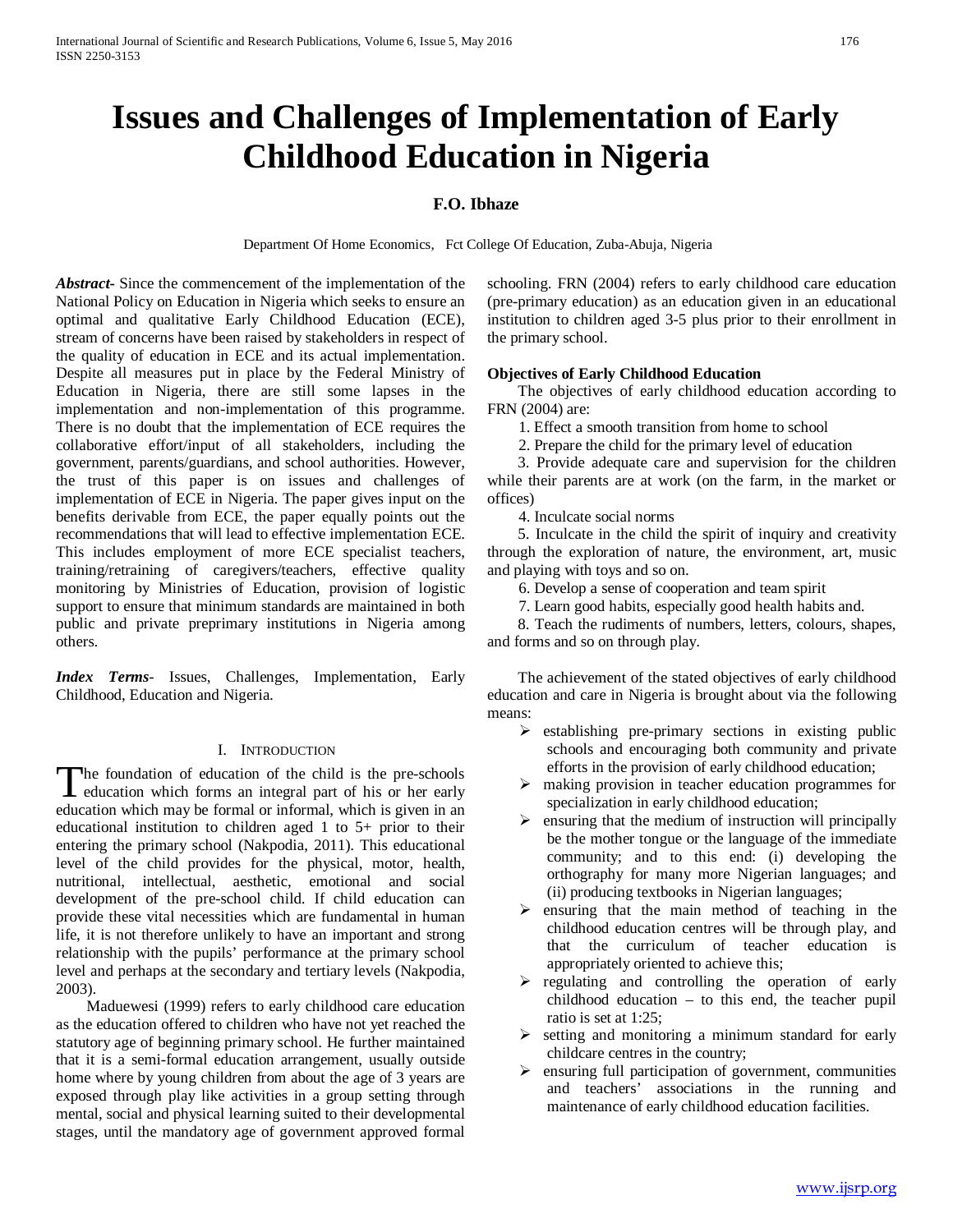The contents of the policy are detailed and planned because it is the stated goal of the Nigerian government that its education system should be comparable to all others in the world.

#### **Reasons for Early Childhood Education**

 Underpinning the importance attached to early childhood education which pre-primary education is an integral part, the World Declaration on the Survival, Protection and Development of Children in 1990 undertook a joint commitment to make an urgent universal appeal to give every child a better future. In addition, the World Conference on Education for All (EFA) and the United Nations Convention on the Rights of the Child emphasized urgent priority to ensure access to and improve the quality of education for all children (Maduewesi, 2001).

 Ajayi (2007) documented eight reasons given at these fora in support of the provision of affordable, quality programmes of early childcare that are community based, and which are linked with health care and nutrition as part of an integrated approach to meeting the needs of the young child. These reasons include:

 1. From conception of six years of age, children, according to research findings, undergo rapid mental, social and physical development to the extent that by the age of six, their brains would have developed to almost the size of an adult;

 2. The convention on the rights of the child stipulates that children have a right to live and develop to their full capacity;

 3. Moral and social values postulate that through children, societies pass on values and culture from generation to generation;

 4. Supporting the development of the child physically and mentally leads to increased enrolment, improves performance and the society generally.

 5. Provision of early childcare facilities and offer equal opportunities to children from both the privileged and disadvantaged homes.

 5. A programme in early childhood development should be used as an entry point for other developmental activities which will benefit the entire community;

 6. ECC (Early Child Care) projects should be linked with other developmental activities for women, nutrition, health, water and sanitation.

 7. There is a growing demand for better ways of caring for children through an ECC project given the advancement in science and technology which now ensures the survival of many more children, thereby increasing population growth.

 The National Policy on Education for Nigeria became necessary to avoid the previous half-measured educational policies, administration and control which was a hallmark of the missionary and regional eras of education in the country. The policy is meant to put in clear perspective the educational jurisdiction of the Federal Government, including that of the State and Local Governments.

#### **Early Childhood Education: Issues and Challenges**

 Nigerian education system since independence can best be described as a system riddled with crisis. It is not strange for this to be so, because we had inherited the system from our colonial master (Eriba, 2011). Judged against this premise, it becomes very challenging for Nigerians to manage the educational system passed to them by the British. So the system becomes inundated with diverse crises since independence. According to Eriba (2011), the educational system has been in a state of permanent crisis that it has lost quality, efficacy and functionality over the years. Early childhood education in Nigeria is not left out in these crises which tend to make the gains of education less spectacular. These challenges are:

#### **Teacher: Pupil Ratio Syndrome**

 The policy position of teacher pupil ratio of 1:25 is also not implemented due to lack of supervision or monitoring. The teacher: pupil ratio of 1:25 with a helper/an assistant stated in the National Policy on Education (FGN, 2004) for the pre-primary class is likely to be a problem in the sense that the developmental characteristics and the needs of the pre-scholars have not been considered. The children at this level are so restless, extremely active and full of energy to expend. They are still dependent on adults for almost all their basic needs – physical, intellectual, language, emotional and social skills – and therefore they require their full attention and diverse activities to help to satisfy their basic needs. It is not yet clear how smaller class sizes influence the quality of teaching in such centres.

 The Centre for Early Childhood Development and Education (2002) cited in Ajayi (2008) condemned a similar practice in Ireland and stated that such a practice is unfavourable to child initiatives or to individual attention being given to the children (even on the part of the teacher, it would be frustrating and extremely difficult to achieve any worthwhile work). Tassoni *et., al* (2005) then suggested a ratio of 1:4 for age three and a ratio 1:8 for ages four to six as providing opportunities for adequate individual attention to every child in the class and, hence, aiding optimal development of the children. If the ratio is not feasible in Nigeria it would probably be the result of a shortage of manpower. The highest ratio for this level ought not to exceed 1:15 with one assistant or 1:25 with two assistants.

#### **Poor Funding of Early Childhood Education Programme**

 To achieve success in any public service, the issue of finance/funding cannot be overlooked. If education is poorly funded, it will affect the staffing, pupil: teacher ratio, the provision of infrastructure and the like, which would have a grave effect on what is likely to be the quality of the output. This is the reason many developed nations make provision for the funding of the services for their preschoolers. The funding of this segment is given a prime place in the nations' budget. For instance, America estimated the cost of providing a quality preschool education to be **'**just under \$70 billion a year', 'based on an annual cost-per-child of around \$8700'. This estimation covers 'the full costs of the programs, including facilities, administration, and support services ... so that every child could participate'.

 In Ireland between 2000 and 2006, the total funding made available for child care is 436.7 million euros (US\$580 million). This is comprised of national funds of 27%, with 73% coming from European sources. These nations have identified the economic and social benefits of educating preschoolers as a way of creating more proficient learners who will later become more productive citizens. The benefits span the lives of the children. Other gains highlighted are: reduction in the rates of special education placement; better class retention and lower attrition rates; reduction of public expenditure on the criminal justice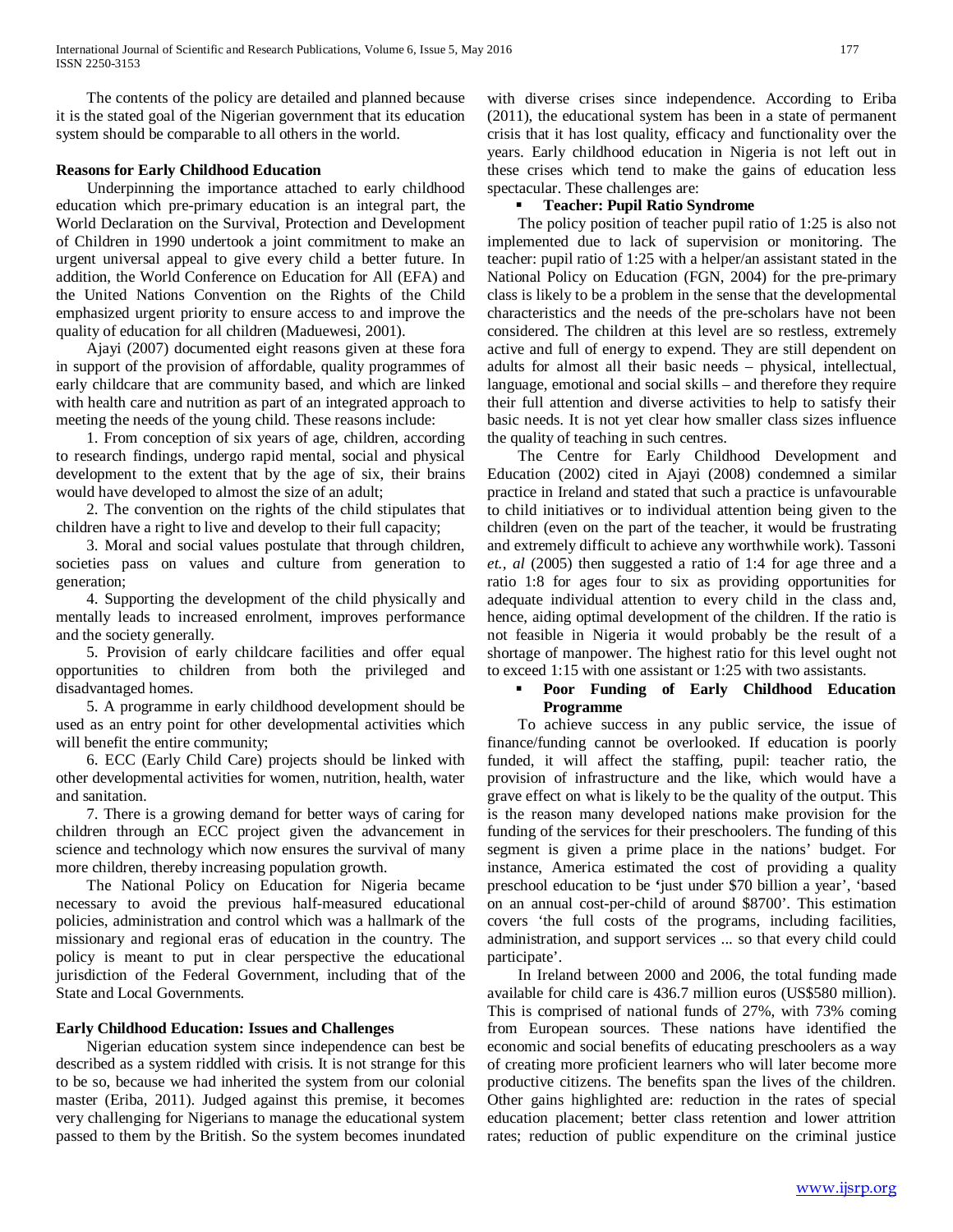system because the crime rates are reduced while children are juveniles; as well as many more benefits. No wonder the international consensus now is that 'no nation can be said to be serious if she does not place the required emphasis on comprehensive childhood care and education'.

 In light of this, now that Nigeria is committed to early childhood care and socialization, it can learn from other nations that support 'education, the right of every child'. It requires the government to make realistic budgets for this educational sector. At the same time, there should be a proper monitoring and coordination of the disbursement of the funds earmarked for the sector so that every child is truly taken care of (Ajayi, 2007).

### **Supervision of Early Childhood Education Programme**

 No educational plan however excellent it may be can be effectively implemented if the school supervision is ineffective. The issue of supervision is vital in the process of implementing early childhood care education in Nigeria if success is to be attained. There is the need to point out that laudable progammes with adequate facilities will eventually crumble if there is no supervision. Nwagbara (2003) and Ogunsaju (2006) have identified supervision as an indispensable management key of any organization or organisational programme. This then means that supervision should of necessity be an integral part of early childhood education programmes so that the goal(s) may be achieved.

 Supervision needs to be tailored towards constructive criticism and guidance so as to develop a sense of confidence and competence in teachers, thereby leading to improvement. In this way, regular and appropriate supervision in early childhood care education will help in evaluating the programme as well as in decision-making processes (Sooter, 2013).

# **Proliferation of Early Childhood Institutions**

 The official provision made in the National Policy on Education (FGN 2004) mandated the Government to encourage private efforts in the provision of early childhood education in the country. More so, owing to the high demand for early childhood education by parents, it does not take a long time for newly established early childhood institutions to grow and develop.

 According to Nwakaego (2007) and Nakpodia (2011), it is becoming customary to operate an early childhood institution in every household. Currently, early childhood education institutions are located in various places and buildings-campuses of some universities and colleges, premises of some industrial and business organizations, church premises, residential buildings some part or the whole of which are hired for use as early childhood schools (Ejieh, 2006). The flip side of this proliferation of early childhood institutions is that, the issue of standard and "regulations" have been waved off. The end result is that the young minds are offered "substandard" and "irregular" education that cannot breed egalitarianism and self-reliant individuals of the society and leaders of tomorrow.

# **Poor Quality and Qualification of Teachers**

 The quality of the teachers determines the strength of any educational system and the value of the learners (Okoro, 2004). In Nigerian early childhood institutions today, the teacher quality is generally low. It is only a few of the nursery schools especially those owned by educational institutions, private companies and wealthy individuals that can afford to engage the services of university graduate teachers and holders of Nigerian Certificate in Education (NCE) qualifications, competent and committed teachers and are also capable of retaining such teachers (Oyewumi *et al.,* 2010).

 Most others employ a few NCE teachers (if any at all), who are usually underpaid, while others employ mainly Grade Two teachers and secondary school leavers with school Certificate or General Certificate (ordinary level) qualification. In a situation where most of the teachers in our early childhood institutions are unqualified and/or unprofessional, effective teaching and learning cannot be achieved (Ajayi, 2008).

#### **Negligence on the Part of Government**

 Of all the measures that Federal Government undertook in order to facilitate the achievement of the objectives of early childhood education, the only one it has effectively accomplished is the granting of permission for private efforts in the provision of early childhood education in the country, with virtually less or non participation by the public sector. This, in addition to lack of supervision to ensure the maintenance of standards, has led to increases in numbers of early childhood education institutions in the country (Obidike, 2012).

 Significant provision is yet to be made in public or private teacher training institutions in the country for the production of specialist teachers, it is doubtful if it can attract many clients, as neither the Federal nor any state government has established any nursery or early childhood schools where graduates of such a programme can be employed. Work in private nursery or early childhood institutions would probably have no attraction for specialist in early childhood education teachers because of low wages and job insecurity associated with teaching in such institutions (Ejieh, 2006; Oluwafemi, *et al.,* 2014).

# II. CONCLUSION

 The importance of a solid foundation in education is obvious. Early childhood education is where the foundation is laid. Poor performance in the other levels of academic can be traced to this foundation level. So a thorough knowledge of what, and how education is been handled at this level is imperative. It is a worthwhile step in the right direction for the Nigerian government to have agreed to have full participation in the education of early childhood education. All Nigerian children deserve the best, and education is the only legacy that can be given to set them on the road to optimal development. To ensure an effective implementation of early childhood education in Nigeria, training and retraining of caregivers/teachers should be made a vital part of the education process.

# III. RECOMMENDATIONS

- There is need for State Ministries of Education officials to enforce the regulations laid down by the Federal Ministry of Education as regards to the provisions of early childhood education for improvement.
- Effective quality monitoring units should be set up by Ministries of Education and provide with necessary